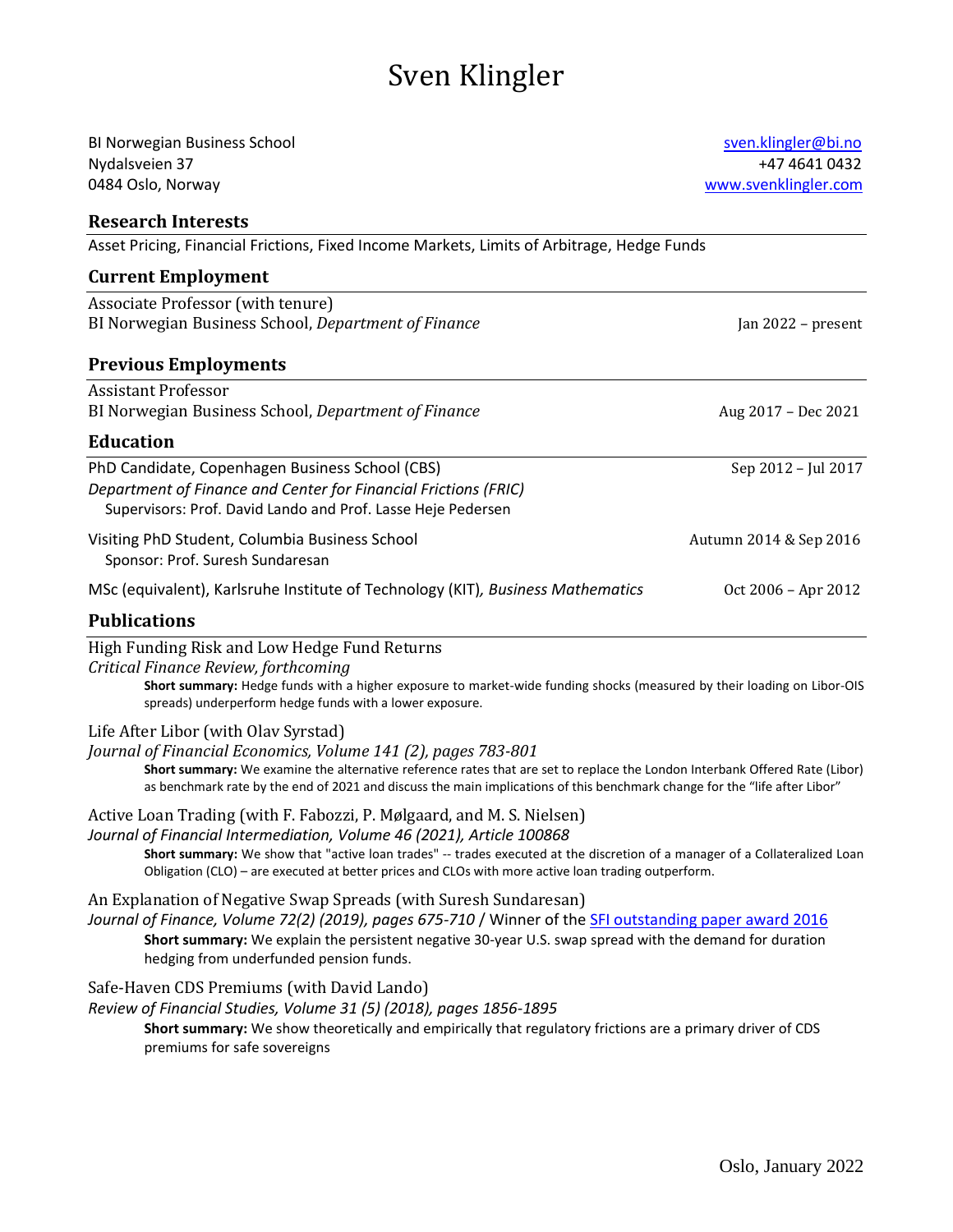# Sven Klingler

[Option Pricing with Time-Changed Lévy Processes \(with Y. S. Kim, S. T. Rachev and F. J. Fabozzi\)](https://www.tandfonline.com/doi/abs/10.1080/09603107.2013.807024) *Publication based on my Master Thesis: Journal of Applied Financial Economics (2013) 23(15) p. 1231-1238*

# **Working Papers**

Diminishing Treasury Convenience Premiums *(with Suresh Sundaresan)* previous title: "How Safe Are Safe Havens?" Winner of the [Arthur Warga award](http://sfs.org/news/winners-of-the-cavalcade-best-paper-awards-6/) for the best paper in fixed income (SFS Cavalcade Asia Pacific)

**Short summary:** We document a significant cheapening of U.S. Treasury bills in the post-crisis period and link this cheapening to a weakening demand for Treasuries in the primary auctions market.

Disclosing the Undisclosed: Commercial Paper as Hidden Liquidity Buffers *(with O. Syrstand)* **Short summary:** We document non-financial companies substantially reduce their outstanding short-term debt around quarterly and annual disclosure dates.

### **Research Grants**

European Research Council Starting Grant (1.5 million EUR) 2022 - 2027 Project title: *Funding Frictions After the Global Financial Crisis*

Finansmarkedsfondet (co-investigator) 2018 - 2023 Project title: *Money Markets after the Global Financial Crisis: Functioning and Regulation*

**Honors and Awards**

#### **Best paper awards:**

- SFS Cavalcade Asia Pacific, Arthur Warga Award for best paper in fixed income 2019 (for "How Safe Are Safe Havens?")
- SFI Outstanding Paper Award 2016 (for "An Explanation of Negative Swap Spreads")

#### **Other:**

- Otto Mønsted Fund (travel grant, 2014), Augustinus Fonden (travel grant, 2014), LSE Summer School in Dysfunctional Financial Markets (travel grant, 2013)

### **Service Work**

**Referee:** Journal of Finance; Review of Financial Studies; Journal of Financial Economics; Management Science; Review of Asset Pricing Studies; Journal of Banking and Finance; Journal of Money, Credit, and Banking; Journal of Pension Economics and Finance.

**Program Committee** for the European Finance Association (EFA) in 2020, 2021, and 2022. Session chair: SFI research days (2017).

### **Seminar and Conference Presentations**

|  | 2022 Stockholm School of Economics (scheduled), UBC Winter Finance Conference (scheduled) |  |  |
|--|-------------------------------------------------------------------------------------------|--|--|
|--|-------------------------------------------------------------------------------------------|--|--|

- 2021 JEF Seminar, University of Technology Sydney, Copenhagen Business School, University of Amsterdam, JEF seminar (discussant)
- 2020 BI Oslo
- 2019 University of Munster, Conference on Sovereign Bond Markets (Frankfurt; Discussant), BI Oslo, HEC Montreal, McGill, BI & SHOF Workshop (Discussant), European Finance Association (Lisbon), ECB money market workshop (presented by co-author), Southern Finance Association, SFS Cavalade Asia Pacific
- 2018 Vienna University (Brown Bag), CICF (Presentation & Discussion), ECB Money Market Workshop (Discussant)
- 2017 Paris Dauphine, Singapore Management University, Nanyang Technical University, BI Norwegian Business School, Bocconi, Erasmus Rotterdam, Fordham, Mc Gill, PhD Nordic Finance Workshop